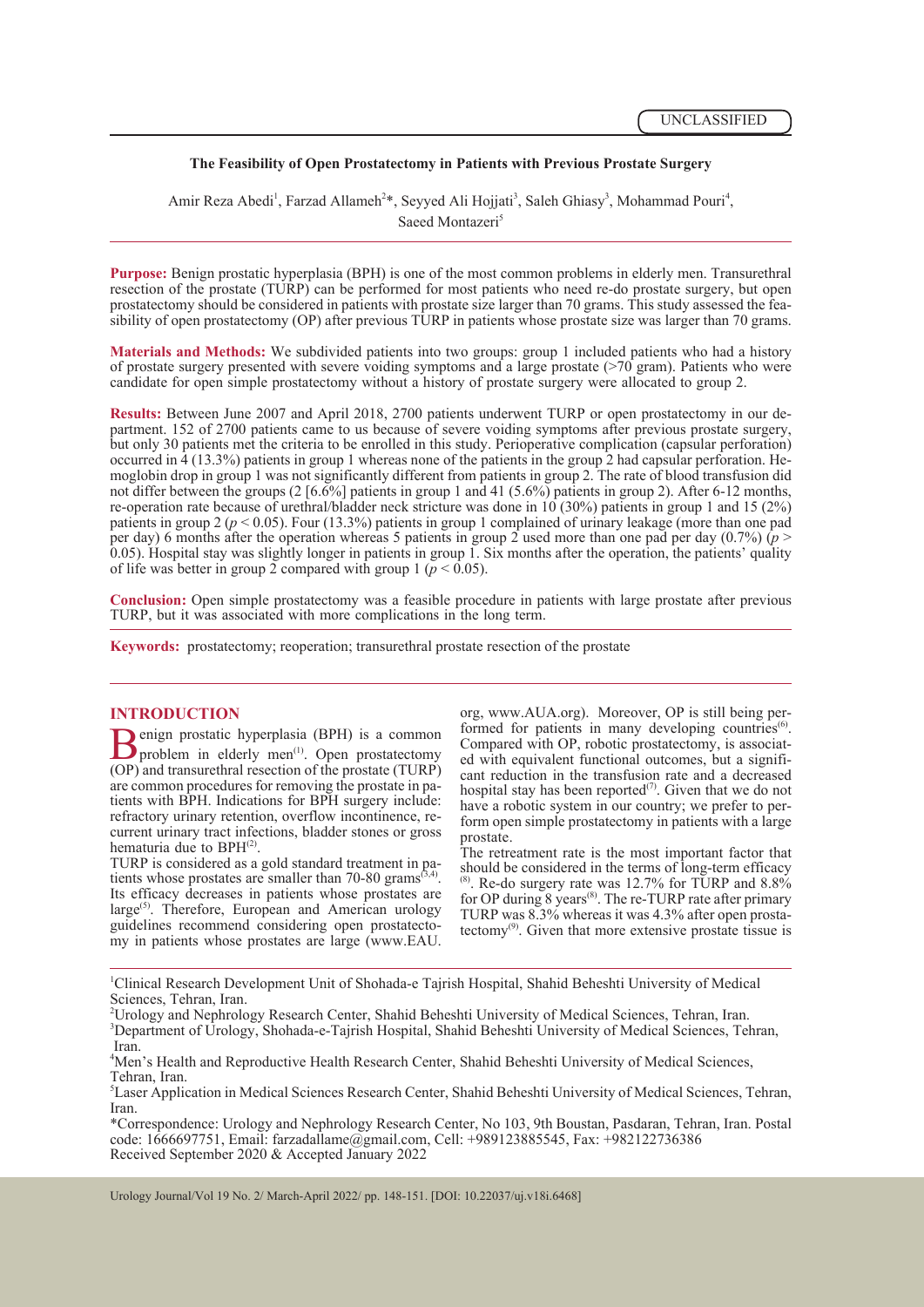| Table 1. Data of patients before surgery |  |
|------------------------------------------|--|
|------------------------------------------|--|

| variable                         | OP patients without history of surgery | OP with history of TURP | P value |
|----------------------------------|----------------------------------------|-------------------------|---------|
| Age, years                       | $67 \pm 6.2$                           | $75.2 \pm 7.2$          | 0.21    |
| Prostate size in ultrasonography | $85 \pm 12$                            | $79 \pm 8$              | 0.54    |
| <b>IPSS</b>                      | $26.2 \pm 6.1$                         | $25.2 \pm 5.2$          | 0.86    |
| Peak flow rate, ml/s             | 6(0 to 8)                              | 7(0 to 9)               | 0.75    |
| $PSA$ (mg/dl)                    | $3.4 \pm 1.2$                          | $2.7 \pm 1.4$           | 0.32    |

OP: open prostatectomy; TURP: transurethral resection of the prostate, IPSS: international prostate symptom score, PSA: prostate specific antigen

removed during OP, the rate of repeat prostatectomy after TURP is more than that expected after OP<sup>(10)</sup>. In the terms of cost, the benefit of TURP overbalanced five tion rate in patients with TURP<sup> $(11)$ </sup>. In this study, we assess the feasibility of open simple

prostatectomy in patients who need re-intervention af- ter previous TURP.

### **MATERIALS AND METHODS**

Between June 2007 and April 2018, 2700 patients un-<br>derwent TURP or open prostatectomy in our depart-<br>ment. We included patients whose prostates size were<br>larger than 70 grams and complained of voiding symptoms, were unpleased with medical treatment, and had a history of TURP. Patients with suspicious digital rectal examination and those with pathology report indicated complications other than BPH were excluded from the study. We excluded patients with urethral/bladder neck stricture. The study was approved by the ethical committee of Shahid Beheshti University of Medical sciences (IR.SBMU.RETECH.REC.1400.563), and in-<br>formed consent was sought from all patients.<br>We subdivided patients into two groups: group one in-

cluded patients with severe voiding symptoms who had a history of prostate surgery, outflow obstruction was reported by UDS (urodynamic study), prostate larger than 70 grams was reported by abdominal ultrasonography, and urethral stricture was ruled out by cystoscopy. 30 patients were in group 1.

Patients who had a history of severe urinary symptoms and large prostate, and they did not have a history of prostate surgery were enrolled in group 2 ( $n=720$  patients).

Indications for open prostatectomy included: lower uri- nary tract symptoms despite maximal medical therapy, frequent urinary tract infections, recurrent hematuria due to BPH, uremia, and urinary retention more than

one episode.<br>History taking and physical examination including digital rectal examination were done in the urology depart-<br>ment. Serum level of creatinine, prostate specific an-<br>tigen (PSA), urine analysis and culture were checked. Ultrasonography of the kidneys, the bladder, and the prostate were also done. After that, cystoscopy was scheduled to rule out urethral stenosis. Patients with high serum level of PSA underwent trans-rectal ultra- sound guided biopsy of the prostate. Urodynamic study was done to prove bladder outlet obstruction. Open trans-vesical prostatectomy was performed by two sen- ior urology residents.

When symptom scores improved and were more than 5 points from its baseline, it is considered as IPSS im- provement.

This was a retrospective and cross-sectional study. Complications such as surgical site infection and incon-<br>tinence, international prostate symptom score (IPSS), patients' quality of life, and the peak flow rate (Qmax) were recorded. The patients' quality of life was assessed by the Quality of life  $(QOL)$  questionnaire (12). The Institutional Review Board of the Department of ti University of Medical Sciences approved the study (code: SBMU.RETECH.REC.1400.563).

*Statistical analysis* tistical Package for the Social Science, version 16.0, Chicago, Illinois, USA). Categorical variables were analyzed by Chi-square or Fisher's exact tests as ap- propriated. Quantitative variables were analyzed by t test or Mann-Whitney test. No subgroup analysis was planned. Two-sided  $\tilde{P}$  values less than 0.05 were considered statistically significant.

### **RESULTS**

Between June 2007 and April 2018, 2700 patients un-

| OP patients without history of surgery                   | OP with history of |  |
|----------------------------------------------------------|--------------------|--|
| <b>Table 2.</b> Data of patients during or after surgery |                    |  |

| variable                                      | OP patients without history of surgery | OP with history of TURP | P value |
|-----------------------------------------------|----------------------------------------|-------------------------|---------|
| Anesthesia: spinal /general                   | 670/50                                 | 28/2                    | 0.31    |
| Blood transfusion                             | 41 $(5.7\%)$                           | $2(6.66\%)$             | 0.13    |
| Postoperative fever                           | $31(4.3\%)$                            | $2(6.66\%)$             | 0.13    |
| Time to catheter removal, days                | $7(5 \text{ to } 10)$                  | $9(7 \text{ to } 12)$   | 0.07    |
| Incontinent patients six months after surgery | $5(0.69\%)$                            | $4(13.3\%)$             | 0.032   |
| UTI (epididymitis, cystitis)                  | $60(8.3\%)$                            | $3(10\%)$               | 0.31    |
| <b>IPSS</b> after surgery                     | $5.1 \pm 2.2$                          | $4.2 \pm 2.1$           | 0.43    |
| Mean QOL score at 6-12 months                 | $24.2 \pm 2.3$                         | $44.3 \pm 3.4$          | 0.01    |
|                                               |                                        |                         |         |

OP: open prostatectomy, TURP: transurethral resection of the prostate, UTI: urinary tract infection, IPSS: international prostate symptom score,  $QOL$ : quality of life. Data are presented as N, mean  $\pm$  SD, or median.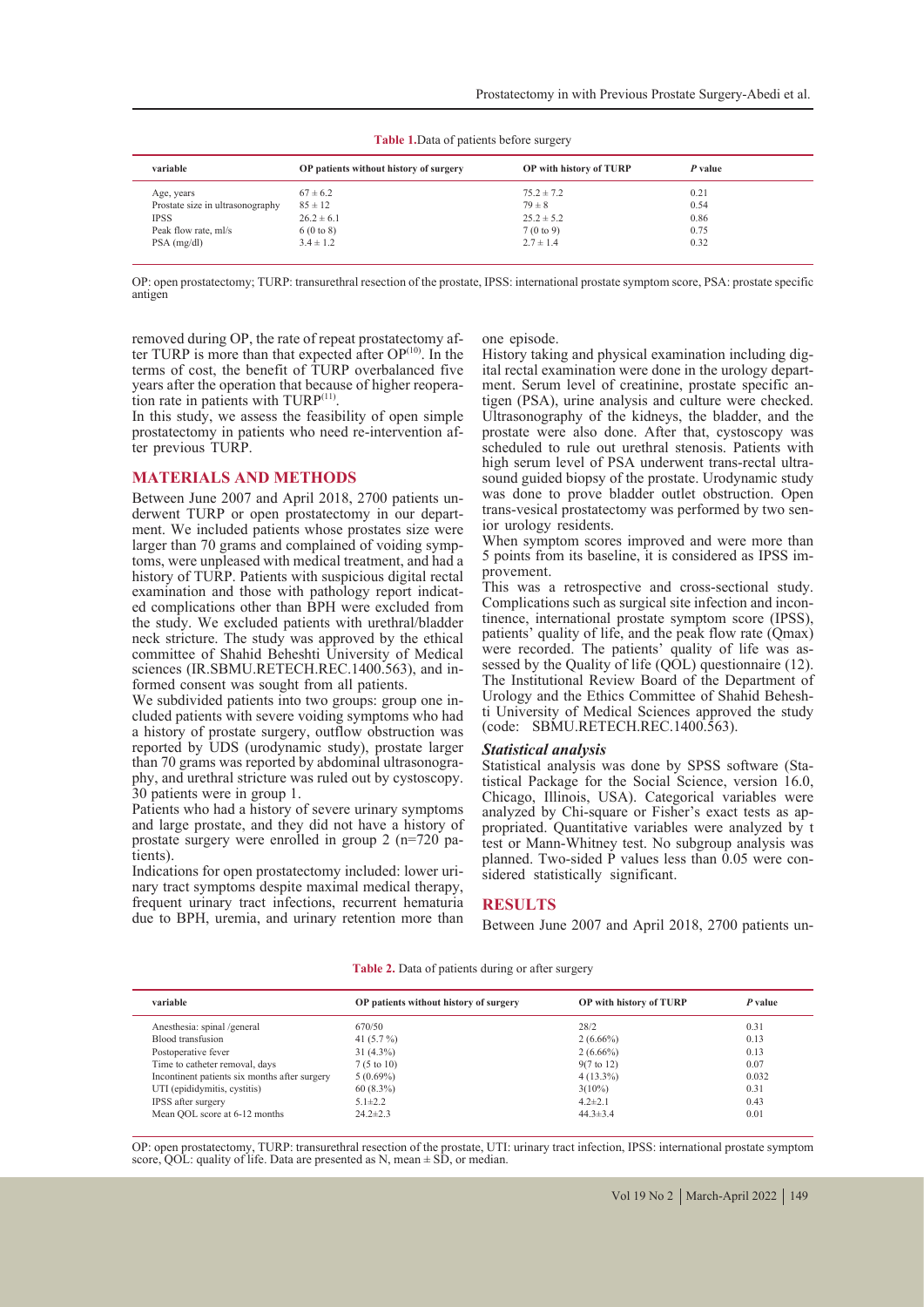derwent Monopolar TURP or open prostatectomy in our department. 720 patients underwent OP without a history of TURP. 152 (5.6%) patients who had under-<br>gone prostate surgery came to us because of voiding symptoms, and urethral/ bladder neck stricture was ruled out. Most of them underwent TURP, but OP was performed for 30 patients who had a large prostate. The mean±SD duration from the time of the previous tran-<br>surethral resection of the prostate (TURP) to the time of<br>OP was 36±5 months. Patients' demographic characteristics before the operation are shown in **Table 1**. Amer-<br>ican Society of Anesthesiology risk score categories 1, 2, and 3 were observed in 2, 21, 7 patients in group 1 and 60, 504, 156 patients in the group 2.

Perioperative and late postoperative data is shown in Table 2. Perioperative complications (capsular perforation) occurred in 4 (13.3%) patients in group 1; however, none of the patients in group 2 had capsular perforation. In three cases, we were able to repair the perforation, and the suprapubic catheter was inserted for one week but the cystostomy catheter was kept for three weeks in one patient. Difficult enucleation was reported in 12 (40%) patients in group 1 and 10 (1.3%) patients in group 2 ( $p < 0.05$ ). Early postoperative complications (during hospitalization) were observed in 3 (10%) patients in group 1 (urinary leak in two patients and gastrointestinal bleeding in one patient) whereas 20  $(2.7\%)$  patients in group 2 had urinary leak ( $p < 0.05$ ). One patient in group 1 with an anesthesiology risk score of 3 experienced myocardial infarction two days after ent between the groups two days after surgery, and the rate of blood transfusion was not significantly different (two  $[6.6\%]$  patients in group one and 41  $[5.6\%]$  patients in group two).

Six months after surgery, urethral/bladder neck stricture was reported in 10 (30%) patients in group one and 15 (2%) patients in group 2 ( $p$ <0.05). Urinary incontinence was observed in 8 (26.6%) patients in group 1 and 21 (2.9%) patients in group 2 after surgery  $(p < 0.05)$ . However, six months after surgery,  $4(13.3\%)$  patients of the group 1 complained of urinary leakage more than one pad per day whereas 5 (0.7%) patients of group 2 complained of urinary leakage more than one pad per day  $(p > 0.05)$ .

After 6-12 months, re-operation rate due to urethral/ bladder neck stricture was done in 10 (30%) patients of the group 1 and 15 (2%) patients of group 2 ( $p < 0.05$ ). The patients in group 1 compared to the patients in group 2 needed longer hospitalization. The Patients' quality of life in group 2 was significantly better than the patients of group 2, 6-12 months after the operation  $(p < 0.05)$ .

# **DISCUSSION**

To date, little information has been published about the went open prostatectomy after previous TURP. Tran-<br>surethral resection of the prostate has been considered as the standard treatment for prostates less than 70 to 80 grams<sup> $(3,4,13)$ </sup>. Although OP is associated with more morbidity<sup>(14)</sup>, it provides more IPSS and Qmax improve-<br>ment<sup>(14)</sup>, less re-operation rate<sup>(15)</sup>, and less dysuria<sup>(16)</sup>.<br>Re-TURP should be considered in patients who need prostate surgery after previous TURP, but its results are disappointing in patients who have large prostate <sup>(9,14)</sup>.

Several minimally invasive surgeries such as holmium<br>laser enucleation of the prostate (HoLEP) has been described as feasible alternatives to open simple prostate tectomy, and are is associated with excellent long-term efficacy<sup> $(17-19)$ </sup> and should be considered in patients with previous prostate surgery, but its steep learning curve and cost are reasons for not using HoLEP in the world (20,21). 1.1% of patients who had undergone HoLEP needed re-do HoLEP, which is comparable to that of  $OP^{(22)}$ . Secondary-HoLEP procedure seems to be safe and technically feasible with comparable functional outcomes as those of primary-HoLE $\hat{P}^{(22)}$ , but its cost has

limited its wide implementation in our country. an database of 19,598 men who underwent surgery during  $1980-1995^{(23)}$ . After 8 years, the re-TURP rate was 6.6% for primary TURP vs  $3.3\%$  for OP<sup>(23)</sup>. Reoperation rate in our study was about 6% that was comparable with other studies<sup> $(23)$ </sup>. In this study, prostate size larger than 60 gr despite previous TURP indicated that prima- ry prostate size must be large, and previous TURP was incomplete, so adenoma left in prostatic fossa began to grow slowly afterwards.

OP in the setting of previous prostate surgery is a fea- sible procedure, but it is associated with a higher com- plication rate such as difficult enucleation and capsular perforation. In the long term, most of our patients are pleased with the results of prostatectomy; however, some patients suffered from frustrating complications such as urinary incontinence and urethral stricture more than usual.

Our study showed that hospital stay in patients with previous TURP was longer, and immediate and late postoperative complication of OP after previous TURP was significantly higher compared with OP in patients without previous prostate surgery.

The anatomy of patients after TURP is technically dif- ficult, and identification of the plane between prostate capsule and adenoma is fairly difficult $(14,24)$ . Therefore, OP in patients with a history of TURP should be done by an experienced urologist, and it is associated with increased complications such as capsular perforation.<br>Re-TURP and HoLEP are alternative options for patients who develop obstructive symptom due to re-<br>growth of prostate adenoma after previous prostate sur-<br> $gerv^{(23)}$ , but the results of TURP in patients with large prostate seem to be less successful than  $OP^{(14)}$ ; on the other hand, the cost of HOLEP limited its wide implementation in our country. Our study showed that OP was a feasible option in patients with large prostate after previous TURP. Further study is necessary to com-<br>pare the functional outcome between TURP and open simple prostatectomy in patients who present with se- vere LUTS and large prostate after TURP.

It seems that performing open simple prostatectomy is more logical in patients who have large prostate size be-<br>cause it is possible that TURP ends in incomplete pros-<br>tate resection, but our study cannot determine the pros-<br>tate size cut-off to perform open simple prostatect Unfortunately, we do not have robot in our country; therefore, we prefer to do simple open prostatectomy in cases with a large prostate, so the role of robotic simple prostatectomy should be assessed in the other studies.

# **CONCLUSIONS**

Open simple prostatectomy is a feasible procedure in